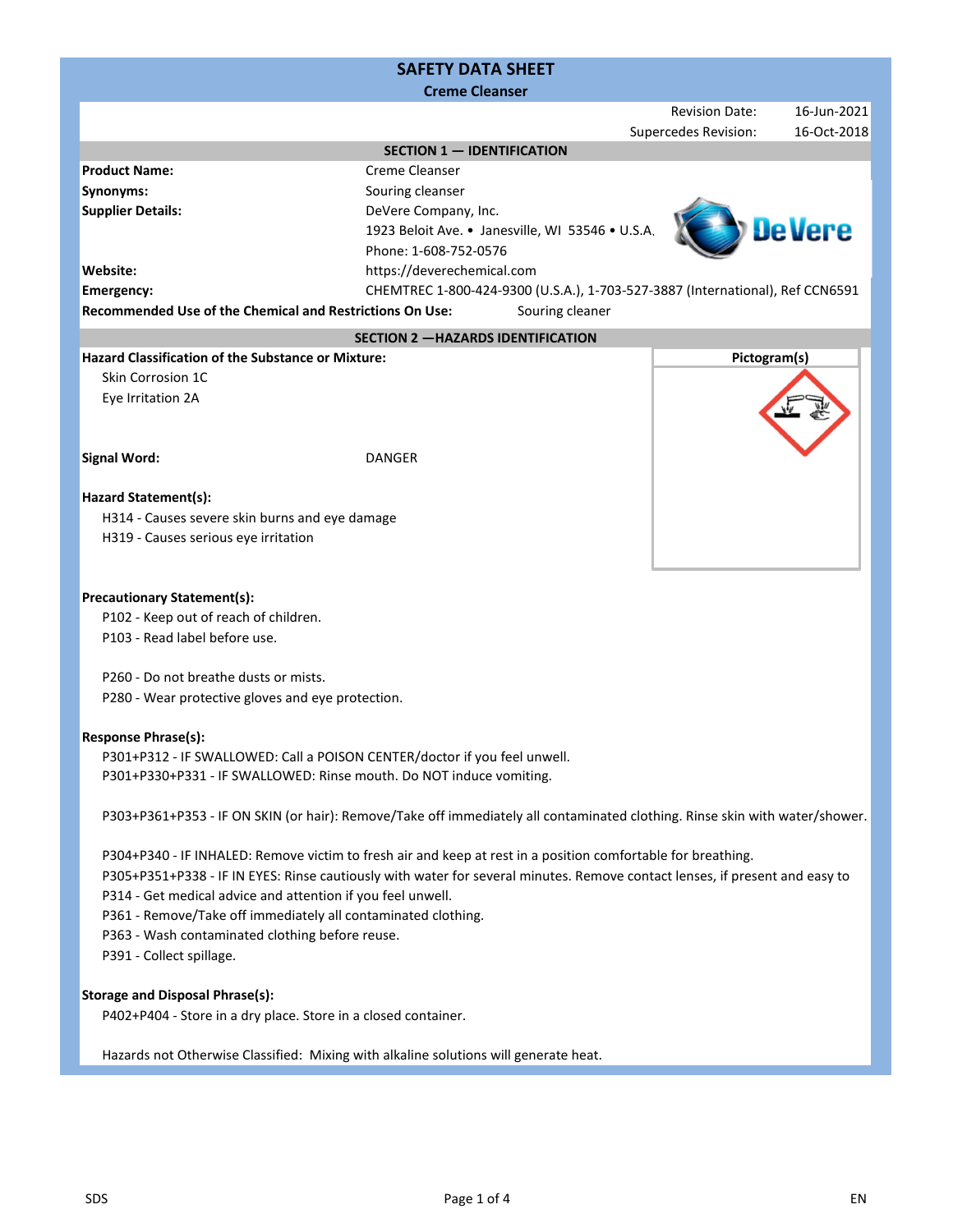## **SAFETY DATA SHEET**

#### **Creme Cleanser**

### **SECTION 3 — COMPOSITION/INFORMATION ON INGREDIENTS**

Product is a Mixture according to 29 CFR 1910.1200. SULFONIC ACID 27176‐87‐0 **Chemical Name CAS Number SILICA** ALCOHOL ETHOXYLATE

Impurities and stabilizing additives, which are themselves classified and which contribute to the classification of the chemical: None

Specific chemical identity and/or exact percentage (concentration) of composition has been withheld in accordance with a trade secret claim *according to Appendix E 29 CFR 1910.1201.*

#### **SECTION 4 — FIRST‐AID MEASURES**

Note to Physician: Treat symptomatically and supportively. Show this SDS to the doctor in attendance.

IF IN EYES: Rinse cautiously with water for several minutes. Remove contact lenses, if present and easy to do. Continue rinsing.

IF ON SKIN (or hair): Remove/Take off immediately all contaminated clothing. Rinse skin with water/shower.

IF INHALED: Remove victim to fresh air and keep at rest in a position comfortable for breathing.

IF SWALLOWED: Rinse mouth. Do NOT induce vomiting. Immediately call a POISON CENTER/doctor. Never give anything by mouth to an unconscious person.

#### **SECTION 5 — FIRE‐FIGHTING MEASURES**

This product is not flammable and not explosive. As in any fire, wear a self‐contained breathing apparatus in pressure‐demand, MSHA/NIOSH approved (or equivalent), and full protective gear.

Product does not increase any hazards commonly associated with fire.

Use extinguishing devices in accordance with government directives. Use apropriate extinguishing media for surrounding materials.

# **SECTION 6 — ACCIDENTAL RELEASE MEASURES**

Contain spills and dispose according to local and federal regulations. Observe the protection measures described in Section 8. Avoid materials and products which are incompatible with the product as shown in Section 10. Never dispose of this or any industrial cleaning product with residential waste. ELIMINATE all ignition sources (no smoking, flares, sparks or flames in the immediate area. Isolate hazard area. Keep unnecessary and unprotected personnel from entering. See Section 13 for disposal methods.

### **SECTION 7 — HANDLING AND STORAGE**

STORAGE: Store in an original, tightly closed container in a secure area out of reach of children and domestic animals away from sources of heat. Do not store food, beverages or tobacco products in the storage area. Store away from incompatible materials (see Section 10). Handle in accordance with good industrial hygiene and safety practices. If product becomes frozen, thaw and mix well before use.

HANDLING: Use proper personal protective equipment as indicated in Section 8. Avoid contact with eyes, skin or clothing. Avoid inhalation and use only in well‐ventilated areas. Wash thoroughly with soap and water after handling.

| SECTION 8 - EXPOSURE CONTROLS / PERSONAL PROTECTION |                                                                                                                              |                  |  |  |
|-----------------------------------------------------|------------------------------------------------------------------------------------------------------------------------------|------------------|--|--|
| <b>Chemical Name</b>                                | <b>OSHA PEL</b>                                                                                                              | <b>ACGIH TLV</b> |  |  |
| <b>SILICA</b>                                       | $0.1 \text{ mg/m}$                                                                                                           | $0.025$ mg/m3    |  |  |
| <b>ALCOHOL ETHOXYLATE</b>                           | N/A                                                                                                                          | N/A              |  |  |
| <b>SULFONIC ACID</b>                                | N/A                                                                                                                          | N/A              |  |  |
| <b>Eye Protection:</b>                              | Use chemical safety glasses to avoid eye contact.                                                                            |                  |  |  |
| <b>Hand Protection:</b>                             | Use impervious and chemical resistant gloves.                                                                                |                  |  |  |
| <b>Skin and Body:</b>                               | Use impervious body covering clothes and shoes.                                                                              |                  |  |  |
|                                                     | Hygiene Measures: Eye wash station and safety shower should be provided. Do not eat drink or smoke where material is stored, |                  |  |  |

**%** 35‐40% 5‐10% 5‐10%

68439‐46‐3

14808‐60‐7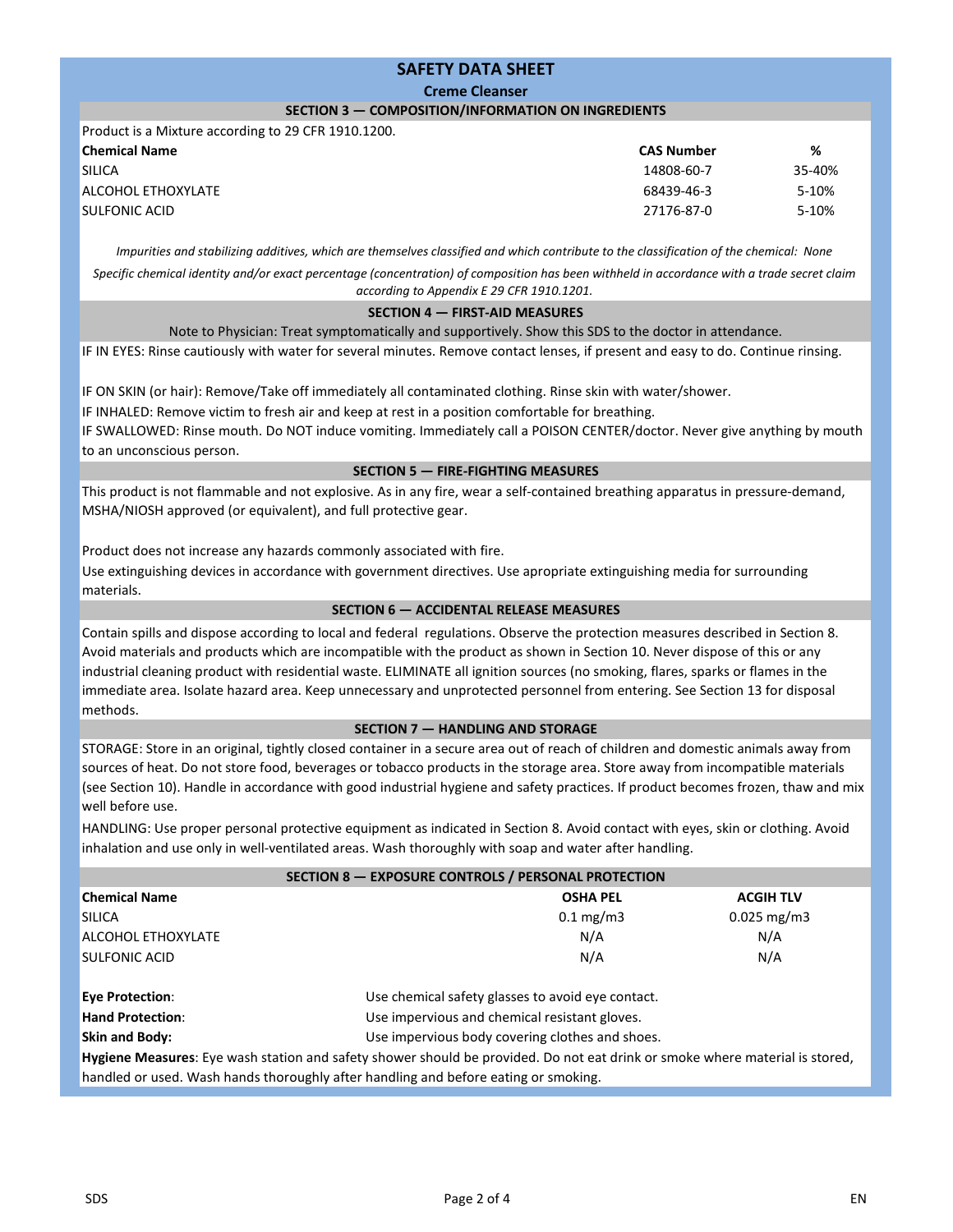# **SAFETY DATA SHEET**

#### **Creme Cleanser**

|  | SECTION 9 - PHYSICAL AND CHEMICAL PROPERTIES |  |  |
|--|----------------------------------------------|--|--|
|--|----------------------------------------------|--|--|

| Appearance:                   | White slurry                      |
|-------------------------------|-----------------------------------|
| Odor:                         | Mint                              |
| pH:                           | 2.6                               |
| <b>Relative Density:</b>      | 1.25 (Water = $1.00$ )            |
| Melting point/freezing point: | Not Available                     |
| <b>Solubility in Water:</b>   | Complete at recommended dilutions |
| <b>Flash Point:</b>           | Not Available                     |
| <b>Flammability:</b>          | Not Flammable                     |

**Note**: The above properties are typical values and are not to be construed as a guaranteed analysis for any specific lot or as specifications for the product. Vapor pressure, odor threshold, vapor density, initial boiling point, boiling range, evaporation rate, upper/lower flammability or explosive limits, auto-ignition temperature and viscosity are either not relevant to this type of material or not available.

| SECTION 10 - STABILITY AND REACTIVITY                                         |                                                                                            |  |  |  |
|-------------------------------------------------------------------------------|--------------------------------------------------------------------------------------------|--|--|--|
| <b>Reactivity:</b>                                                            | Product will react with incompatible materials to generate heat                            |  |  |  |
| <b>Chemical Stability:</b>                                                    | Stable under ordinary conditions of use and storage                                        |  |  |  |
| <b>Possibility of Hazardous Reactions:</b>                                    | None known                                                                                 |  |  |  |
|                                                                               |                                                                                            |  |  |  |
| <b>Hazardous Decomposition Products:</b>                                      | None known                                                                                 |  |  |  |
| <b>Hazardous Polymerization:</b>                                              | Will not occur                                                                             |  |  |  |
| Incompatibilities:                                                            | None known                                                                                 |  |  |  |
| <b>Conditions to Avoid:</b>                                                   | Do not dispose of this product with residential waste                                      |  |  |  |
|                                                                               | Temperatues above 50C and below 10C                                                        |  |  |  |
| Safety Issues That May Arise Should Product Change in Physical Appearance:    |                                                                                            |  |  |  |
|                                                                               | Dispose of product immediately per Section 13 should it become discolored.                 |  |  |  |
| SECTION 11 - TOXICOLOGICAL INFORMATION                                        |                                                                                            |  |  |  |
| <b>Likely Routes of Exposure:</b>                                             | Skin, inhalation, ingestion and eye contact                                                |  |  |  |
| <b>Acute Toxicity:</b>                                                        | No information available on this product.                                                  |  |  |  |
| Symptoms related to the physical, chemical and toxicological characteristics: |                                                                                            |  |  |  |
|                                                                               | Contact with product can cause eye irritation                                              |  |  |  |
|                                                                               | Delayed and immediate effects and also chronic effects from short- and long-term exposure: |  |  |  |
|                                                                               | No effects expected other than those already noted in this document                        |  |  |  |
| <b>Numerical measures of toxicity:</b>                                        | None known                                                                                 |  |  |  |
| Carcinogenicity:                                                              | Not classified by IARC, OSHA, or EPA. Not included in NTP 12 the report on                 |  |  |  |
|                                                                               | carcinogens.                                                                               |  |  |  |
| SECTION 12 - ECOLOGICAL INFORMATION                                           |                                                                                            |  |  |  |
| <b>Ecotoxicity:</b>                                                           | This product may be toxic to aquatic life in high concentrations.                          |  |  |  |
| Persistence and degradability:                                                | Majority of product quickly degrades to naturally occurring molecules. No                  |  |  |  |
|                                                                               | detectable environmental persistence expected from regular use.                            |  |  |  |
| <b>Bioaccumulative potential:</b>                                             | Will not bioaccumulate under normal use.                                                   |  |  |  |
| Mobility in soil:                                                             | No data available.                                                                         |  |  |  |
| <b>SECTION 13 - DISPOSAL CONSIDERATIONS</b>                                   |                                                                                            |  |  |  |

Dispose of in a manner consistent with federal, state, and local regulations. Chemical waste generators must determine whether a discarded chemical is classified as a hazardous waste. US EPA guidelines for the classification determination are listed in 40 CFR Parts 261. Additionally, waste generators must consult state and local hazardous waste regulations to ensure complete and accurate classification. Observe all federal, state, and local environmental regulations.

Use all material. Do not waste. Rinse product to drain after use; follow with plenty of water.